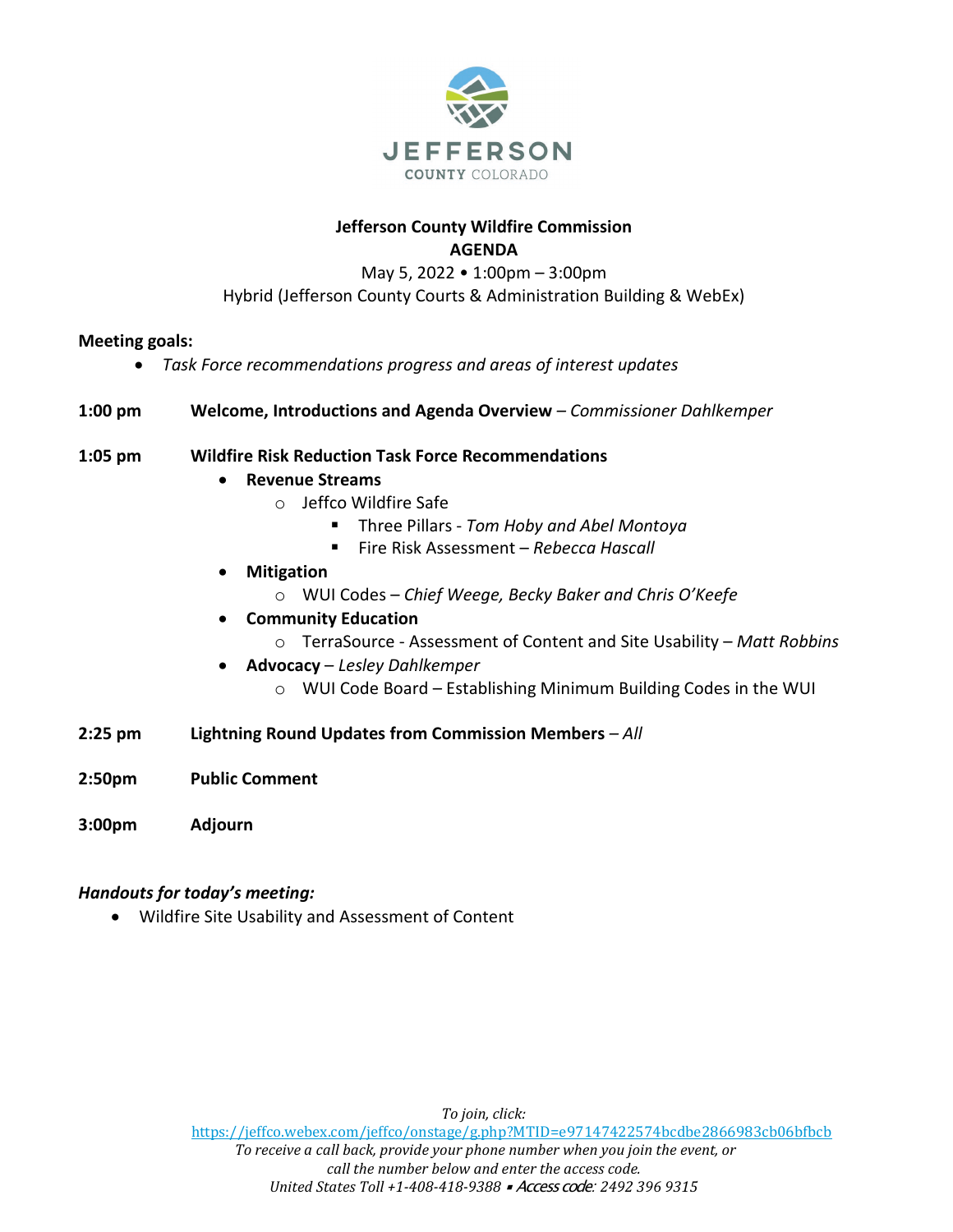| <b>Name of</b><br>resource/category/topic | <b>Description</b>                                                | <b>TerraSource</b> | <b>Cal Fire</b> | <b>Living with Fire</b><br><b>Tahoe</b> | <b>Wildfire Partners</b><br>(Boulder) | <b>Rotary Wildfire</b><br><b>Ready</b> |
|-------------------------------------------|-------------------------------------------------------------------|--------------------|-----------------|-----------------------------------------|---------------------------------------|----------------------------------------|
| Grants                                    | List and links to grants for fire<br>prevention and forest health | <b>No</b>          | Yes             | <b>No</b>                               | <b>No</b>                             | <b>No</b>                              |
| Fire districts                            | Access to map/list of local fire districts Yes                    |                    | No              | Yes                                     | No                                    | Yes                                    |
|                                           | Emergency preparedness Links to recommended websites              | No                 | Yes             | Yes                                     | <b>No</b>                             | Yes                                    |
| <b>Condition Assesment</b>                | Looking at conditions of forests and<br>rangelands                | Yes                | Yes             | No                                      | No                                    | Yes                                    |
| Evacuation                                | Plans, lists, suggestions in case of evac Yes                     |                    | Yes             | Yes                                     | Yes                                   | Yes                                    |
| <b>Equipment Resources</b>                | Permanent/Borrowed                                                | No                 | Yes             | No                                      | No                                    | No                                     |
| <b>Communities Working</b>                | Community Involvement                                             |                    |                 |                                         |                                       |                                        |
| Together                                  | Opportunities                                                     | Yes                | Yes             | Yes                                     | Yes                                   | Yes                                    |
| Home Assesment                            | Applying for professional input                                   | No                 | Yes             | <b>No</b>                               | Yes                                   | Yes                                    |
|                                           | Mobile/Community Educational                                      |                    |                 |                                         |                                       |                                        |
| <b>Educational Events</b>                 | <b>Resources</b>                                                  | <b>No</b>          | No              | Yes                                     | Yes                                   | <b>Yes</b>                             |
| Recovery                                  | <b>After Action Plan</b>                                          | No                 | No              | Yes                                     | No                                    | No                                     |
| Public Involvement                        | <b>Volunteer Opportunities</b>                                    | No                 | <b>No</b>       | <b>No</b>                               | <b>No</b>                             | Yes                                    |
| <b>Interactive Maps</b>                   | Fire Districts, Neighborhoods, etc                                | No                 | Yes             | Yes                                     | Yes                                   | No                                     |
| Emergency<br>Communication                |                                                                   |                    |                 |                                         |                                       |                                        |
| Resources                                 | FaceBook, Twitter, etc                                            | <b>No</b>          | Yes             | Yes                                     | <b>No</b>                             | Yes                                    |
|                                           |                                                                   |                    |                 |                                         |                                       |                                        |
| Pet/Livestock Resources                   | Emergency pet shelter info                                        | No                 | <b>No</b>       | <b>No</b>                               | <b>No</b>                             | No                                     |
|                                           | Mortgage payment status, utilities,                               |                    |                 |                                         |                                       |                                        |
| Lost Property Resources                   | insurance, etc                                                    | <b>No</b>          | <b>No</b>       | <b>No</b>                               | <b>No</b>                             | <b>No</b>                              |